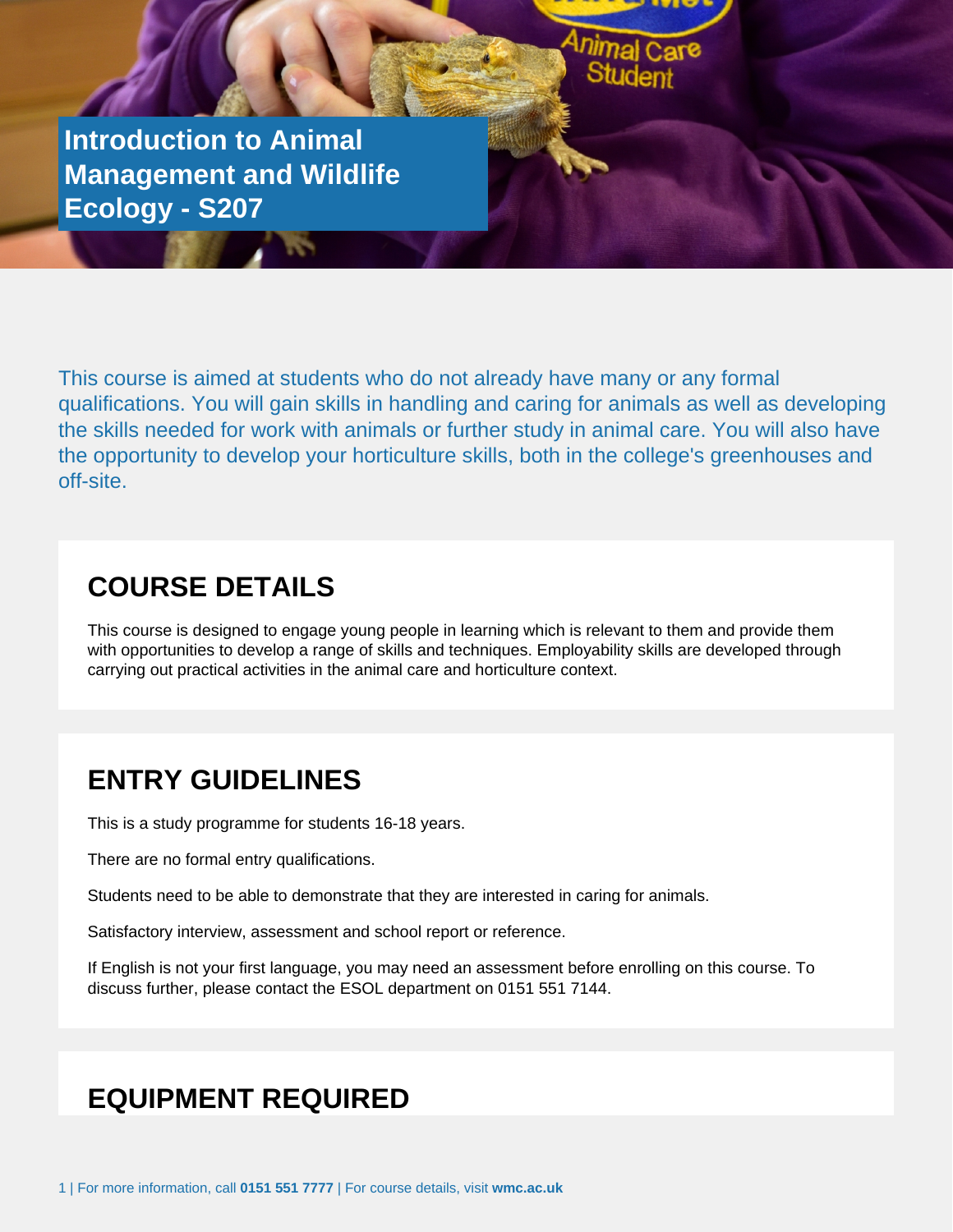To learn effectively on your course you will need to use certain items of equipment and undertake particular activities as part of your studies. To further enhance your learning experience the following will be required:Personal Protective Equipment £30Educational Visits £50If you need support with these costs, don't worry, click on the link below and complete a bursary application form[.https://www.wmc.ac.uk/student](�� h t t p s : / / w w w . w m c . a c . u k / s t u d e n t - s u p p o r t / f i n a n c i a l - s u p p o r t / b u r s a r i e s - l o a n s)[support/financial-support/bursaries-loansE](�� h t t p s : / / w w w . w m c . a c . u k / s t u d e n t - s u p p o r t / f i n a n c i a l - s u p p o r t / b u r s a r i e s - l o a n s)quipment purchased will be yours to keep and you will be able to use them for practice at home and in your future career.N.B. prices correct as of 23/06/2021

### ASSESSMENT METHOD

Students will compile a portfolio of evidence throughout the year to demonstrate the skills they have developed. Assessment will mainly be via tutor observation of practical activities and the completion of short pieces of written work.

### ADDITIONAL INFORMATION

Are you aged 16-18?

Study programmes are full-time courses for 16-18 year olds which include:

- A qualification such as BTEC Extended Diploma
- Meaningful work experience or preparation for work
- English and maths, if you don't already have GCSE grade 9-4 (A\*-C) in English and maths (Grade 4 or above)
- Non-study activities such as tutorials, voluntary work, fund-raising/charity work, sport or trips

# WHERE CAN I PROGRESS TO?

Level 1 in Animal Management and Wildlife Ecology.

Explore potential careers via [Career Match](�� h t t p s : / / w w w . w m c . a c . u k / c a r e e r - m a t c h /) — it provides current local data on wages and employment prospects.

You could progress to these Wirral Met courses:

• [S119 - Animal Management and Wildlife Ecology](�� h t t p s : / / w w w . w m c . a c . u k / c o u r s e . p h p ? i d = S 1 1 9)

# WHEN DOES THIS COURSE RUN?

CAMPUS STARTS ATTENDANCE COURSE CODE PLANNED TIME TABLE